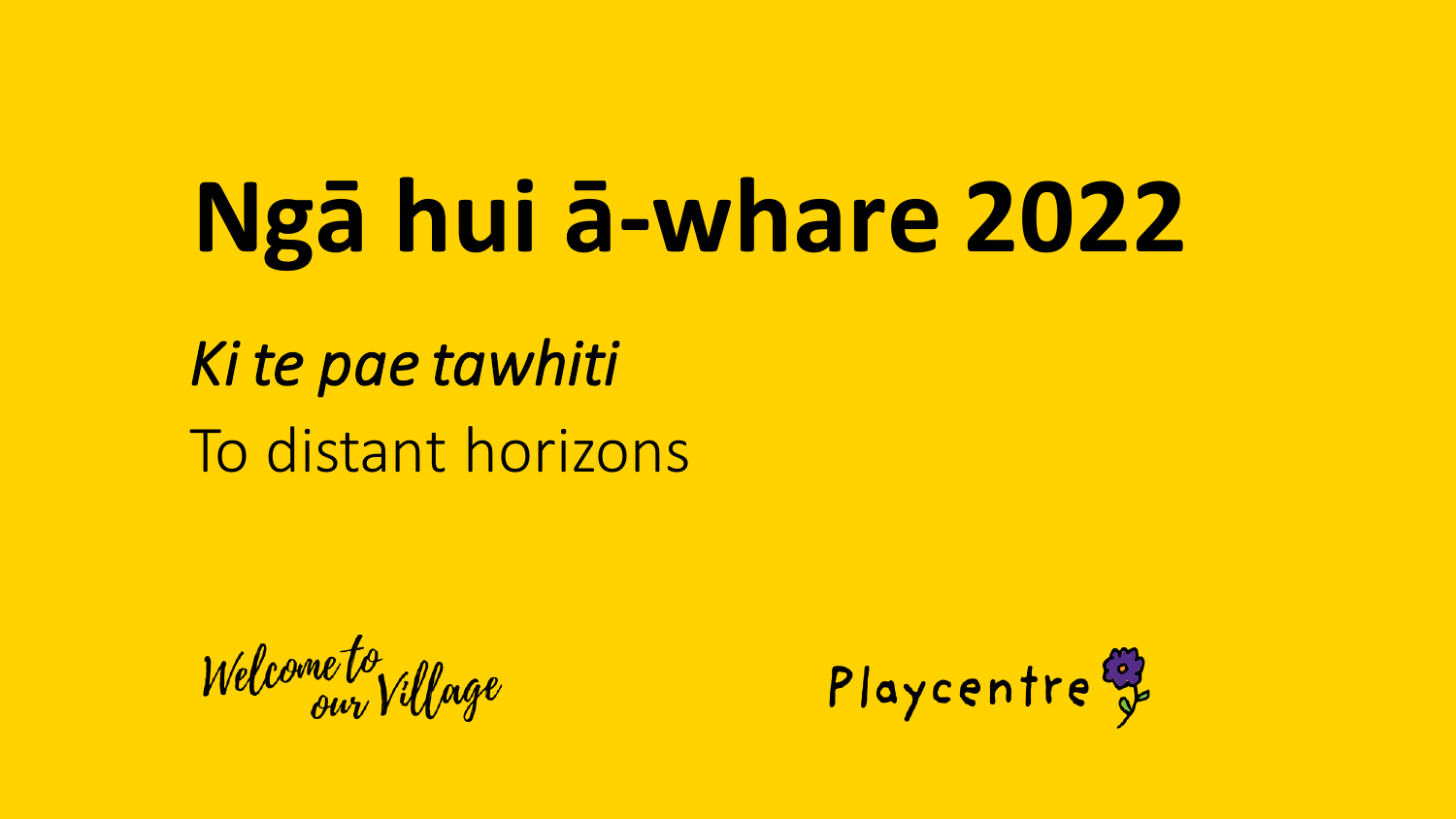# **The Journey so far**

#### **Presentations**

- Tracey Martin presentation "From the outside looking in"
- David Moger presentation "From the inside looking around"
- Trustee Board presentation

#### **Resources**

- Draft Trust Deed
- Summary sheets, overviews, Q&A's written responses and Zoom sessions
- Rules Kapa Mahi



"Whanav tupu ngatahi - families growing together"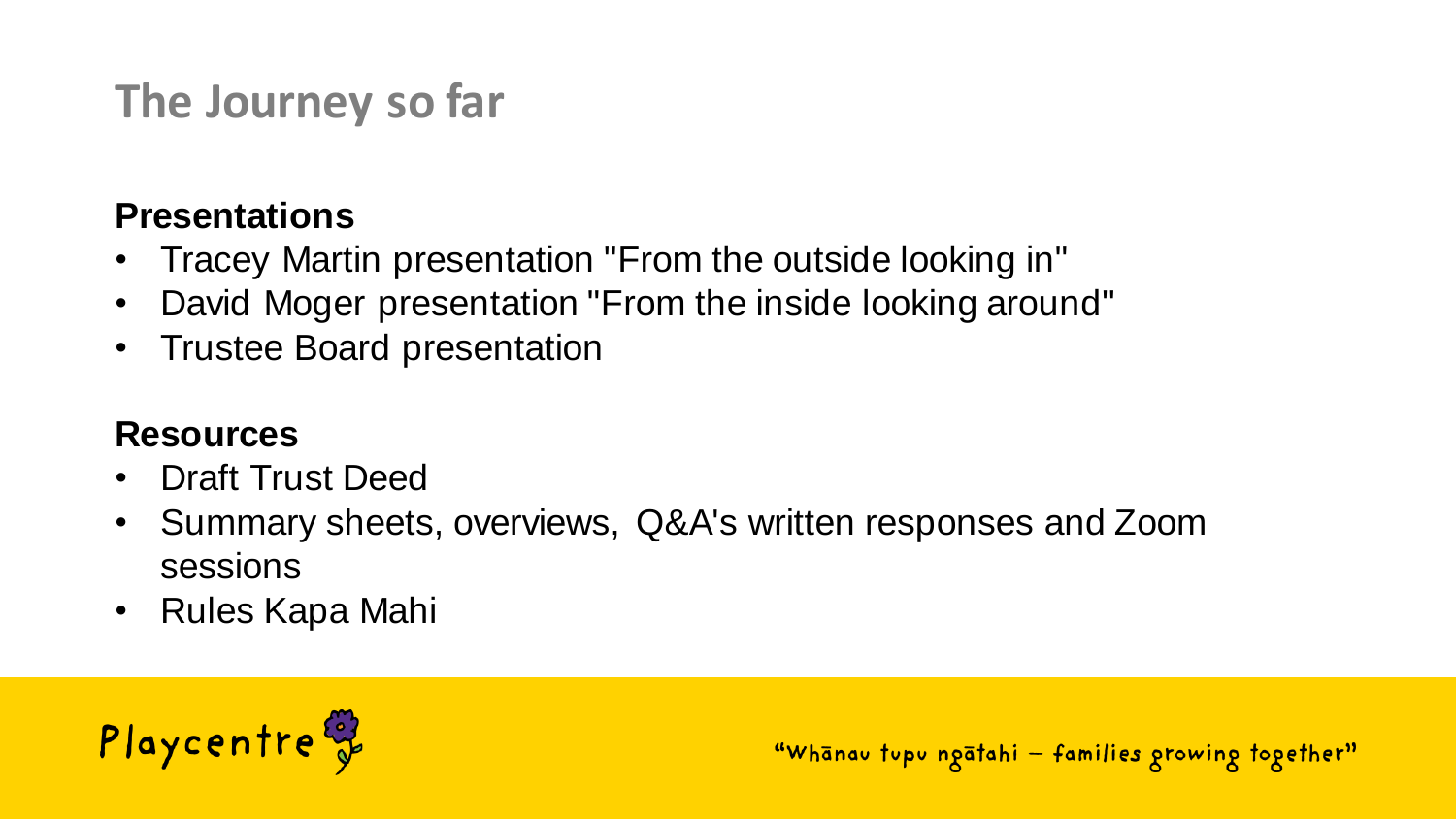## **Key Risks Facing Playcentre Aotearoa**

- The current constitution contradicts itself and is not compliant with the new Trusts Act
- Lack of Health & Safety Compliance across the organisation
- Uncontrolled financial and operational risk at local centres
- Board unable to meet regulatory responsibilities/liabilities
- Long standing budget shortfall
- Widespread volunteer burnout throughout the organisation
- High turnover in operational team
- Lack of confidence from funders and regulators

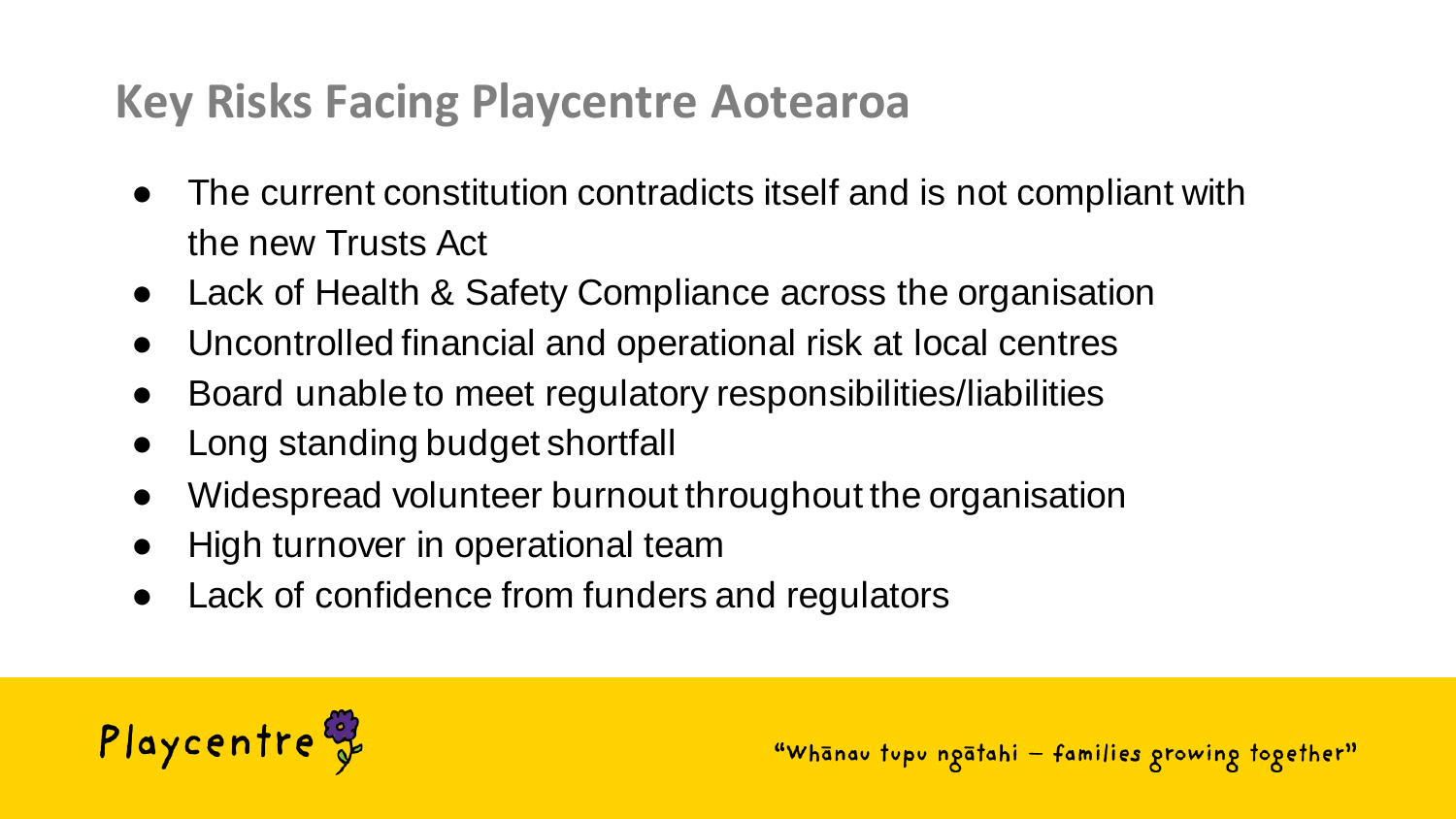## **Opportunities for Playcentre Aotearoa**

- A bespoke funding arrangement with MoE that recognises our unique offering and value in the ECE space
- Other funders looking to make a difference in the child and family wellbeing space
- A chance to offer a viable option for families of all shapes and sizes
- Maximise our potential as an incubator of female leaders
- A proven model for co-governance, at a time when others are just getting started
- To become a powerful voice nationally and internationally for whānau as first and best educators

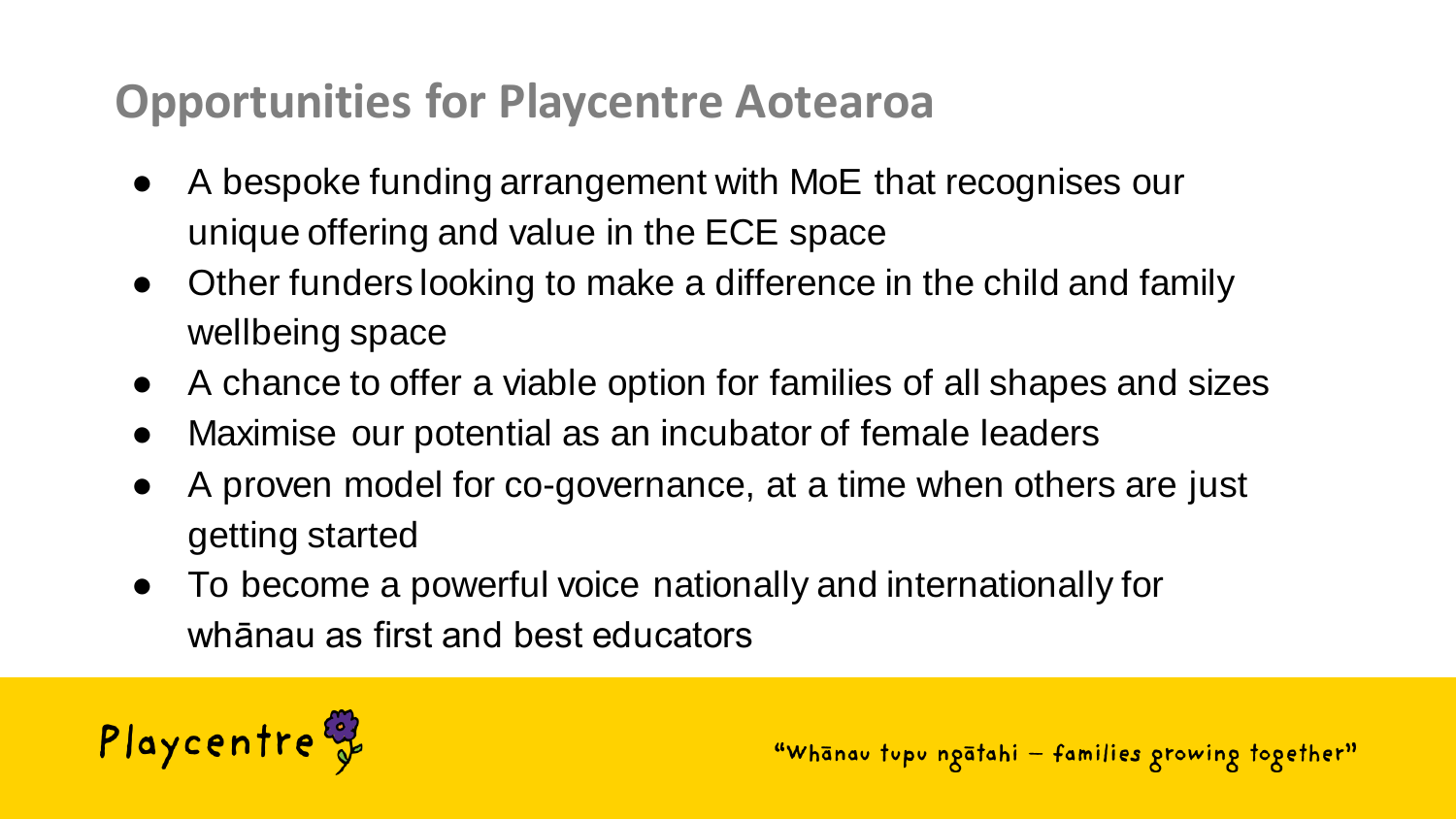# **Other Options Considered by the Board**

As part of our decision making (following the detailed presentations on the state of our organisation and additional information gathering) the Board considered these options:

- "Status Quo" risk remains uncontrolled, all issues remain and continue to worsen, financially unsustainable
- Devolve risk decreased for Board/officers, increased for centres and national organisation
- Incorporated Society new Act, inappropriate for our organisation, high risk of delaying action
- Wind up operations and create capital trust

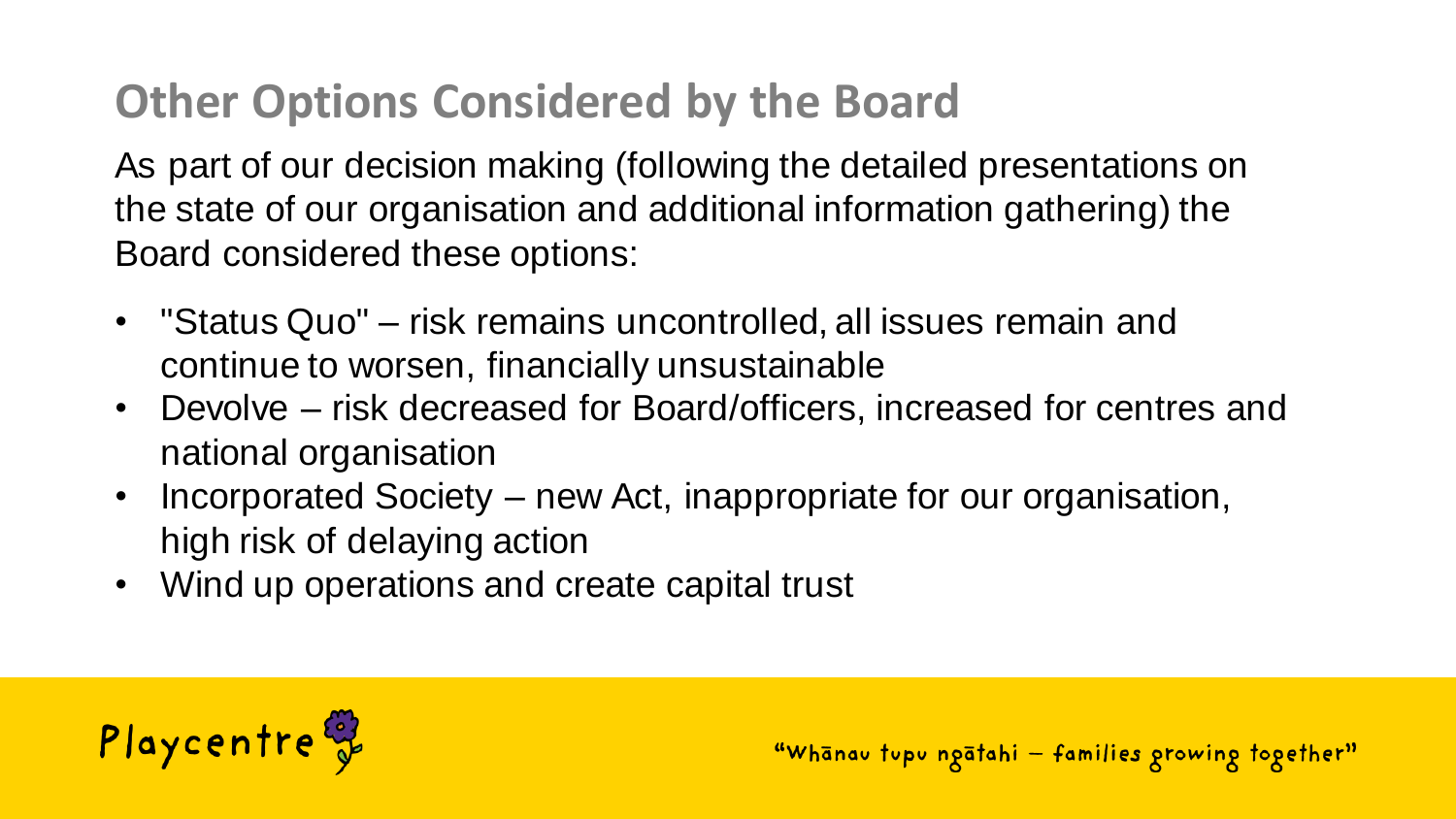#### **Draft Trust Deed**

Playcentre Aotearoa is an Incorporated Charitable Trust with a Trustee Board responsible for using the Trust's assets to achieve our stated charitable purpose. In order to achieve our charitable purpose, we must ensure that our actions and behaviours as an organisation are clearly and effectively focused towards this goal.

The Trustee Board decided, after considering substantial legal and governance advice, that this Trust Deed is best aligned with the structure of our organisation and provides the best possibility of achieving our charitable purpose.

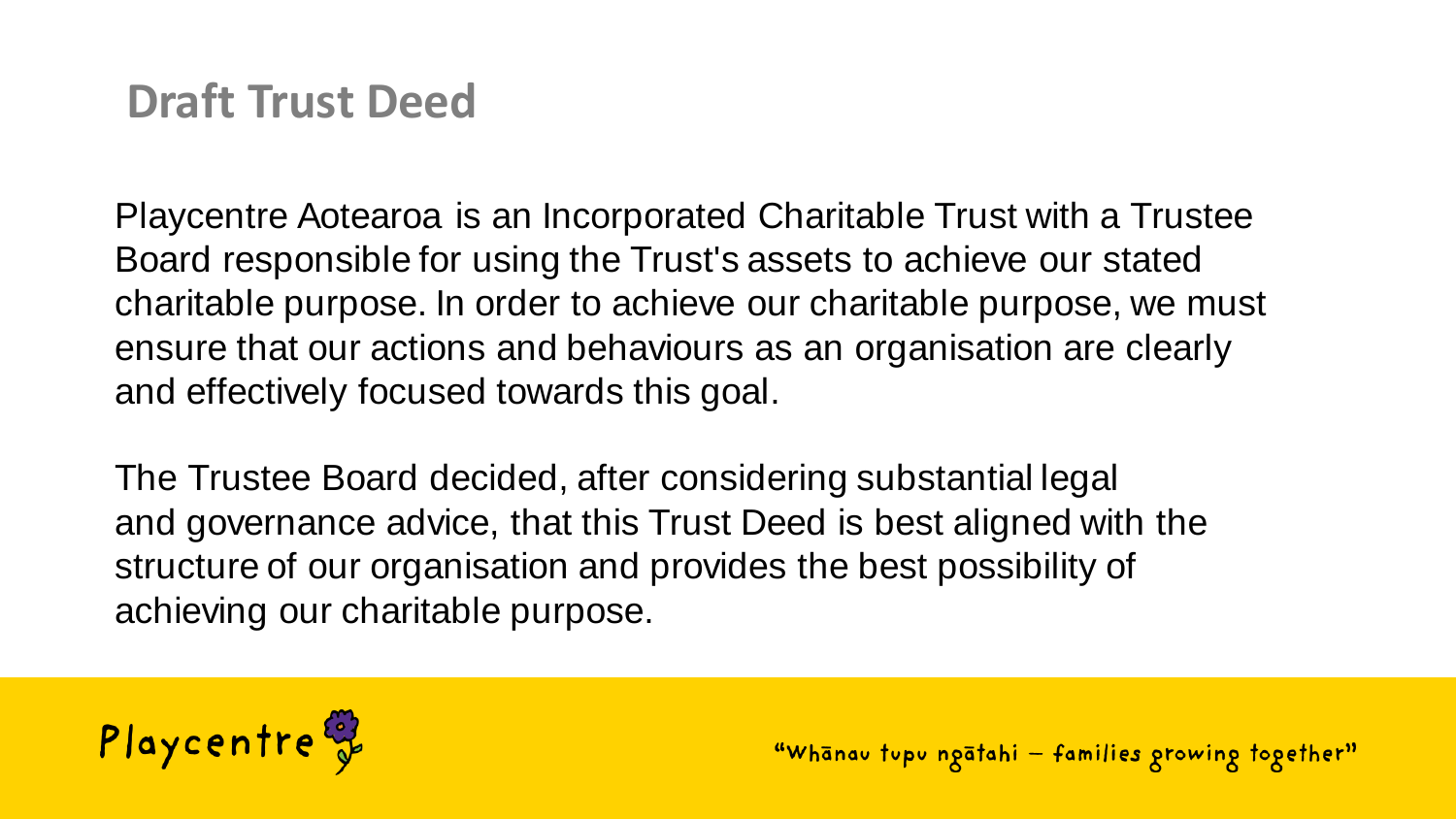## **What are the Benefits of the Trust Deed?**

- Each individual whānau have a say in determining who they empower to make decisions for them on the Trustee Board.
- The amalgamation goal of 'more play, less admin' can finally be achieved for every centre.
- Playcentre Aotearoa funds can be equitably distributed to ensure that there are thriving centres across the motu.
- The elected Trustees can carry out their role in a way that protects them and Playcentre Aotearoa, as well supporting aspirational, strategic thinking and action as one organisation.

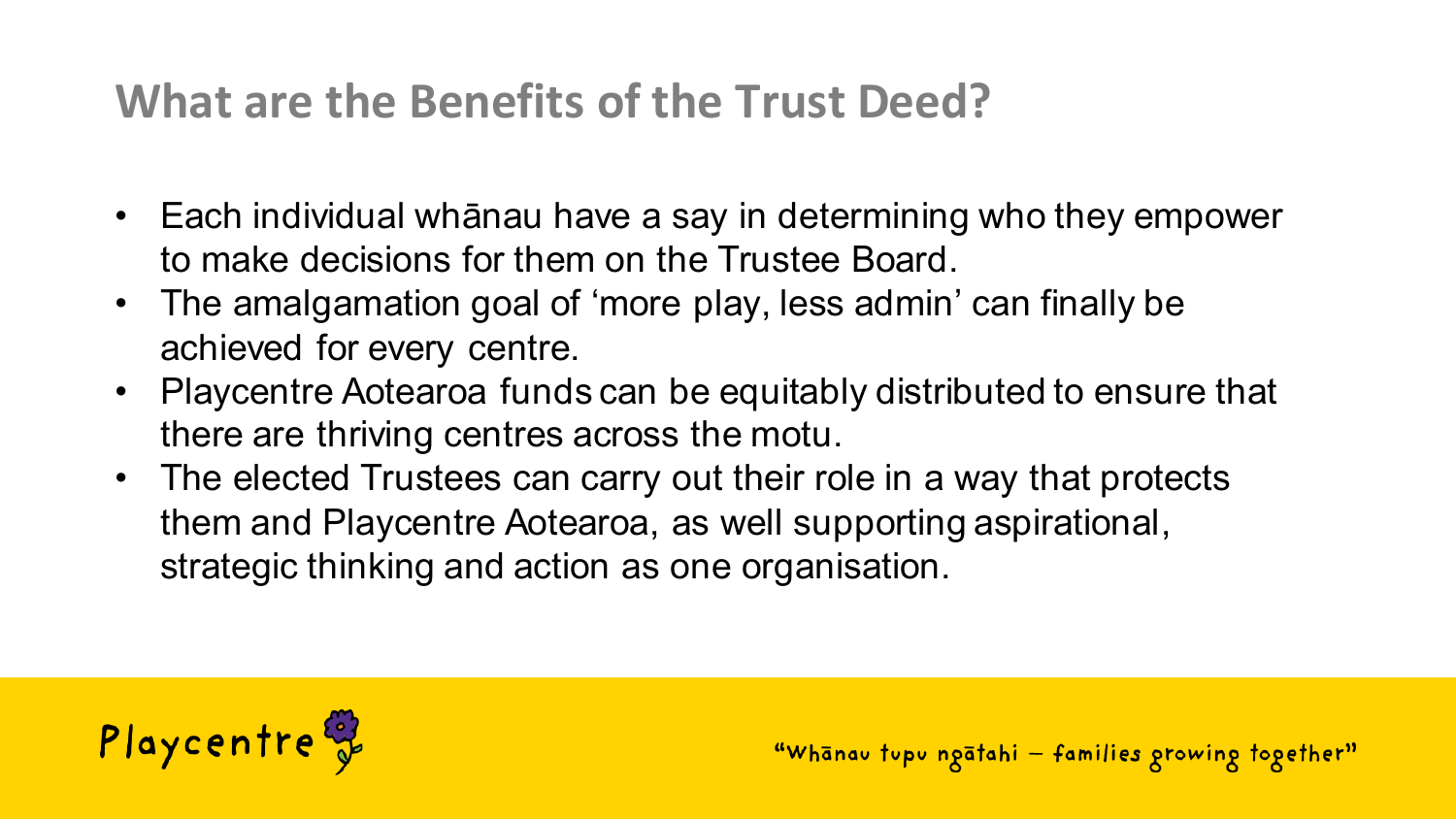# **Your feedback is vital and already being heard....**

- Vote 1 is about approving the new Trust Deed
- Vote 2 is about the way forward the Trustees believe is the best option
- We have heard the feedback that Vote 2 is such a big change it needs more time for consultation
- The Trustees recognise that transferring all assets to Playcentre Aotearoa while the result of the co-design process is uncertain, is unappealing. We will amend the transitional arrangements to delay implementation until the results of the co-design are known.
- In the meantime, we will only make the changes necessary to mitigate the immediate Health and Safety risks